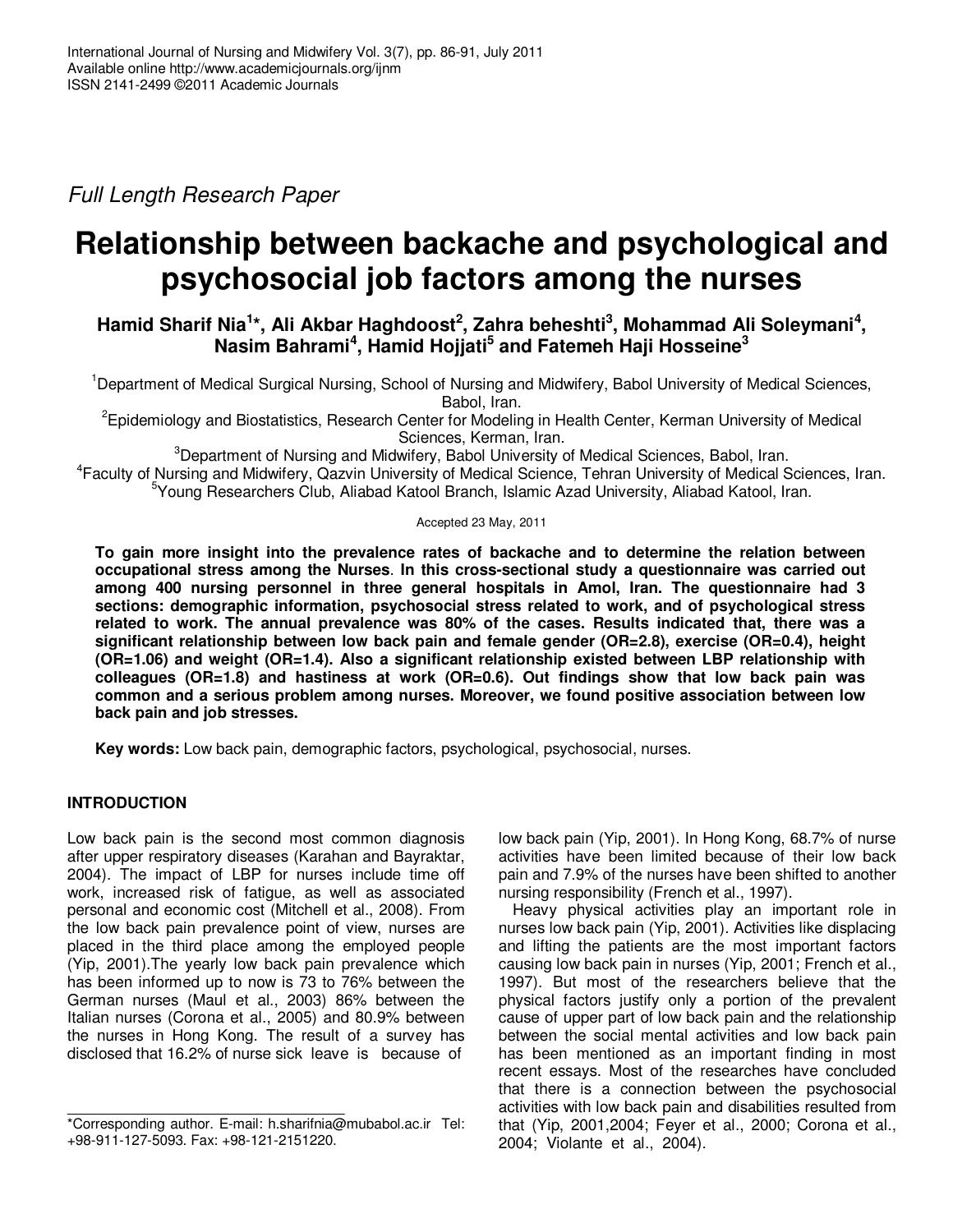Despite the studying that Verbeek did, no significant difference between low back pain and social factors were shown in the personnel (Verbeek and van der Beek, 1999). Besides, the result of a review article showed that there are not enough evidences to confirm the relationship between job stress and low back pain so more research is needed to find out the connection between job stresses with the low back pain (Hartvigsen et al., 2004).

Despite this, there is no precise statistics related to the prevalence, susceptive factors, expenses and the low back pain consequences of nurse in Iran. It is necessary to mention that identifying the psychological reasons related to physical illnesses and making the patients and the authorities aware can play an important role in preventing this illness. As the relevant research in Iran is few, and according to the available contradictory statistics, the researcher was made to do such a research Relationship between Low back pain and stressful job factors among the Nurses.

#### **MATERIALS AND METHODS**

#### **Defining lower back pain**

LBP was defined as discomfort in the spinal area (between the lower costal margins and gluteal fold), with or without radiation into the leg to blow the knee for at least one day during the past 12 months. The study focused on examining non-specific LBP. Therefore, pain caused by previous back surgery, cancer, vascular disease or menstruation was excluded (Feyer et al., 2000).

#### **Methods**

Amol, which is in the north of Iran has the population of one million, has 3 hospitals and the hospitals contain 438 nurses, and the researcher has successfully been able to study 91.3% of these nurses through Census sampling. The ones who answered were 400.

#### **Data quality**

A kind of questionnaire which had 3 parts was used to gather the required information. The first section contained questions about the personal specification and demographic factors (Sociodemographic information included age, sex, weight, height, BMI, number of children and pregnancy, marital status, educational level, doing exercise and smoking). The second section contained 6 questions in connection with psychosocial stress related to work which were ranged from completely satisfied to completely dissatisfy (Bigos et al., 1991). Questions on psychosocial related to work covered relationships with colleagues, relationships with the patient companions, relationships with supervisor, satisfaction of the workplace, satisfaction of nursing occupation, and satisfaction of doing jobs for patient (completely satisfy/ satisfied/ dissatisfy/ completely dissatisfy). The third section contained 8 questions of psychological stress related to work which has been classified from always to never (Smedley et al., 1995). Participants were also asked to indicate how often (frequently, often, occasionally, and never) they experienced headaches, period pain, constant tiredness, low mood and feelings of tension or of being under

stress, feeling of pressure in your head. The validity of the questionnaire was assigned by content validity, its reliability by internal consistency, cronbach's alpha calculation r=0. 89, Testretest reliability in the psychosocial related to work section was  $r =$ 0.81and in the psychological stress related to work was r=0.83 respectively. After explaining how to fill in the questionnaire the researcher asked the participants to fill it in. The questionnaires were collected after a few days.

#### **Analysis**

Descriptive statistics were produced for the dependent variable and independent variables, (to describe the socio-demographic information, psychosocial stress related to work and psychological stress related to work of the participants). Chi-square statistics were used to examine the prevalence of LBP and independent variable. Also Chi-squire statistics were used to examine psychosocial and psychological stress related to work. Backward stepwise multivariate logistic regression was used to estimate the effect of all 15 study factors, with controlling for other covariates found to be significant in the univariate analysis. All variables that had a probability value of p<0.02 in the univariate analyses were included in the initial backward stepwise multivariate logistic regression. The backward stepwise multivariate selection procedure was based on p-value for entry and removal was 0.05 and 0.10. Body mass index (BMI) was calculated as the ratio of body weight (kg) to the square of the height (m). Values for BMI were divided into four groups:≤ 18.5 (thin), 18.5-24.9 (normal), 25-29.9 (obese) and ≥ 30 (overweight). A probability level of p<0.05 was accepted as statistically significant. The analyses were performed using SPSS 16.0.

## **RESULTS**

According to the gained results of the research, 80% (CI 95%: 77 to 84) of the nurses experienced low back pain at least once during the previous year. Most of the participants were females (78.5%). The age average was 32.39 (SD=6.2) years old. 36% of the participants weighs between 61 to 70 kilos  $(65/71 \pm 10.9)$  and the average mass of their bodies (BMI) was 24.44 (SD=3.8). 54.5% had normal bodies (18.5 to 24.9). The average height of the participants was 164(SD=6.3 cm). 67.5% of the participants were married. Eventually the researched showed that 26.5% of the participants exercise regularly. It also appeared that 4% of the nurses who has low back pain are used to smoking cigarette.

Among the individual specifications, only female gender (OR=2.8), exercise (OR=0.4), height (OR=1.06) and weight (OR=1.4) showed significant relationship with the low back pain. No significant relationship between the other individual specifications (age, BMI, smoking, and marriage) were observed. According to Table 1, 178 patients (54.9%) of nurses that back pain have experienced from contact with colleagues expressed were satisfied if only 49 (64.5%) of nurses who experienced back pain not from this relationship expressed satisfaction were ( $p = 0.009$ ). 48 patients (14.8%) of nurses during the past year back pain were compared with supervisor said were completely satisfied and 17 (22.3%) who experienced back pain not from this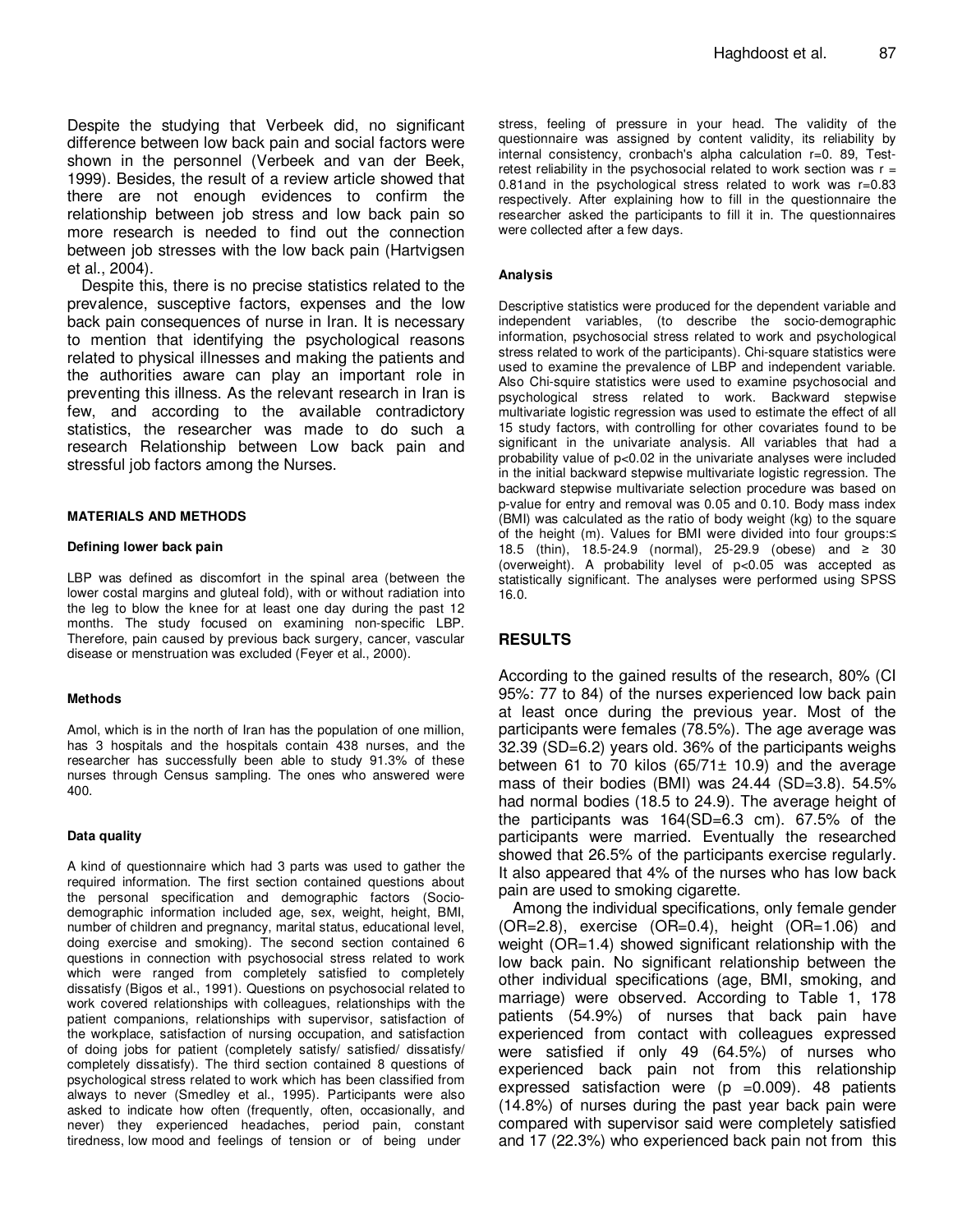|                                               |            | <b>Level of satisfaction</b>   |                  |                     |          |       |         |
|-----------------------------------------------|------------|--------------------------------|------------------|---------------------|----------|-------|---------|
| <b>Psychosocial stress</b><br>related to work | <b>LBP</b> | <b>Completely</b><br>satisfied | <b>Satisfied</b> | <b>Dissatisfied</b> |          | $X^2$ | P-value |
|                                               |            | $N(\%)$                        | $N(\%)$          | $N(\%)$             | $N(\%)$  |       |         |
| Relationships with                            | Y          | 102(31.5)                      | 178(54.9)        | 16(4.9)             | 28(8.7)  | 11.6  | 0.009   |
| colleagues                                    | N          | 27(35.5)                       | 49(64.5)         | 0                   | 0        |       |         |
| Relationships with the                        | Y          | 27(8.3)                        | 224(69.2)        | 67(20.7)            | 6(1.8)   |       | 0.09    |
| patient companions                            | N          | 10(13.1)                       | 57(75)           | 7(9.2)              | 2(2.7)   | 6.4   |         |
| Relationships with                            | Y          | 48(14.8)                       | 213(65.7)        | 41(12.7)            | 22(6.8)  |       | 0.02    |
| supervisor                                    | N          | 17(22.3)                       | 54(71.1)         | 5(6.6)              | $\Omega$ | 9.5   |         |
| Satisfaction of the<br>workplace              | Y          | 33(10.2)                       | 175(54)          | 93(28.7)            | 23(7.1)  |       | 0.2     |
|                                               | N          | 11(14.5)                       | 46(60.5)         | 17(22.4)            | 2(2.6)   | 4.3   |         |
| Satisfaction of nursing<br>occupation         | Y          | 53(16.3)                       | 176(54.4)        | 83(25.6)            | 12(3.7)  |       | 0.01    |
|                                               | N          | 23(30.2)                       | 40(52.7)         | 10(13.2)            | 3(3.9)   | 10.4  |         |
| Satisfaction of doing                         | Y          | 99(30.5)                       | 166(51.3)        | 14(4.4)             | 45(13.8) |       |         |
| jobs for patient                              | N          | 27(35.6)                       | 46(60.5)         | 2(2.6)              | 1(1.3)   | 10.3  | 0.1     |

**Table 1.** Psychosocial factors related to low back pain among nurses.

relationship satisfied were  $(p = 0.02)$ . 53 (16.3%) of nurses with back pain reports were satisfied with the nursing profession and 23 (30.2%) of those who experienced back pain have said were completely satisfied (p=0.01). According to Table 2, significant relationship between psychological stress associated with job experience back pain at work and the subjects during the past year there were: headache in the workplace (p  $=0.01$ ), too tired from work (p  $=0.04$ ), pressure head (p  $=0.02$ ), anxiety at work (p  $=0.006$ ), work in a hurry (p  $\leq$ 0.001), impatience and create low (P=0.004).

Table 3, crude and adjusted odds ratio risk of back pain in univariate and multivariate model shows. As the multivariate model, being a woman comes over 180% increase in height to 6% per cm, weight gain per kg of 4% incidence of back pain and increase exercise to 60% less. Among the psychosocial factors related to work was observed for each one degree increase in the intensity of dissatisfaction with colleagues 80% greater risk of low back pain is among the factors and stressful job for every one degree increase in the range (always, often, sometimes, never) in a hurry to work 40% less risk of pain is.

# **DISCUSSION**

Musculoskeletal disorder related to the job is one of the main health difficulties among the health care personnel. Low back pain which is the most subgroup of muscular disorder relates to the skeleton and nursing is known as one of the most risky occupations. Low back pain in nurses differs in different countries; this might have either different definitions of low back pain or different research in low back pain prevalence in different periods of time, for instance a period of 3, 6 or 12 months. In some researches similar to my research, the prevalence of one year low back pain has been defined as: 77% (Squadroni and Barbini, 2003), 86% (Corona et al., 2005), 64% (Martinelli et al., 2004). In return for 39% (Yip, 2004), 31.1% (Smedley et al., 1995) and 37% (Corona et al., 2004). This research showed that Amol hospital nurses are at the high risk of low back pain occupation injury.

Researches results also did not show any significant relationship between age and suffering from a low back pain (Yip, 2001; Maul et al., 2003); but other researchers showed significant relationship between age and low back pain (Corona et al., 2004; Squadroni and Barbini, 2003; Martinelli et al., 2004; Marena et al., 1997). One of the reasons for having different results between age and low back pain in different researches is probably the choice of different places for the research and different range of age. It also was proved that there is a significant relationship between sex and suffering low back pain as more women suffer low back pain than men. Yip did not show any significant relationship between sex and low back pain (Yip, 2004). In some similar essays, having low back pain in women was more reported than men (Violante et al., 2004; Smedley et al., 1995; Marena et al., 1997). The growing prevalence of LBP in women might be the cause of factors such as pregnancy and delivery. It should be mentioned that the subjects in most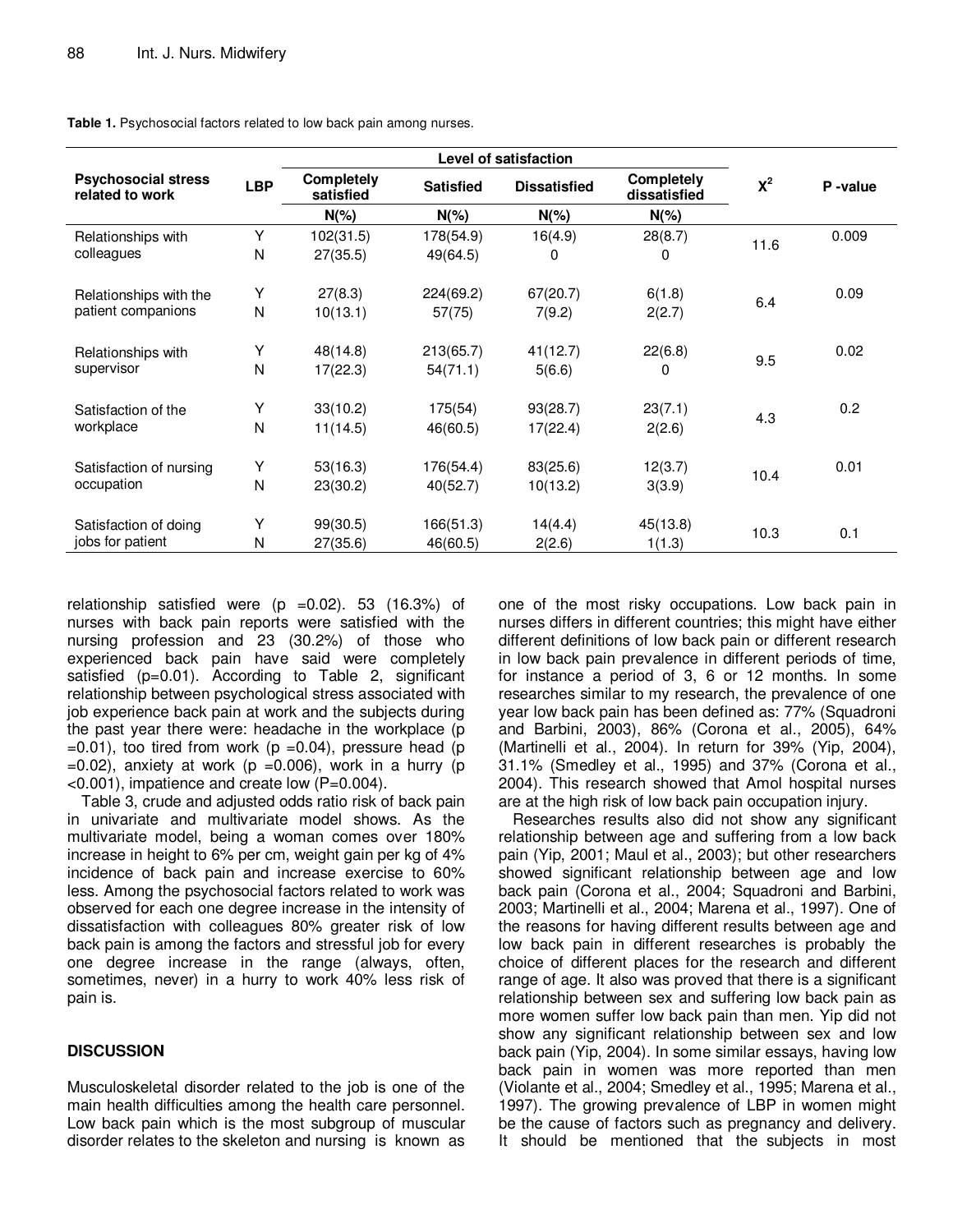| <b>Psychological stress</b> | <b>LBP</b> | Never     | Often<br><b>Occasionally</b> |            | <b>Always</b><br>$X^2$ |      |         |
|-----------------------------|------------|-----------|------------------------------|------------|------------------------|------|---------|
| related to work             |            | N(% )     | $N(\%)$                      | N(%        | N(% )                  |      | P       |
| Headache at work            | Y          | 35(10.8)  | 193 (59.5)                   | 64 (19.8)  | 32(9.9)                | 11   | 0.01    |
|                             | N          | 13(17.1)  | 54 (71)                      | 5(6.6)     | 4(5.3)                 |      |         |
| Fatigue of too much work    | Υ          | 14(4.3)   | 137 (42.4)                   | 122 (37.6) | 51 (15.7)              |      | 0.04    |
|                             | N          | 5(6.6)    | 44 (57.9)                    | 18 (23.7)  | 9(11.8)                | 8    |         |
|                             | Y          | 56 (17.3) | 201(62)                      | 48 (14.8)  | 19(5.9)                |      | 0.004   |
| Low mood                    | N          | 26 (34.3) | 43 (56.5)                    | 5(6.6)     | 2(2.6)                 | 13.2 |         |
|                             | Y          | 76 (23.4) | 160 (49.4)                   | 42 (13)    | 46 (14.2)              | 9.3  | 0.02    |
| Pressure in head            | N          | 29 (38.1) | 31(40.8)                     | 4(5.3)     | 12(15.8)               |      |         |
|                             |            |           |                              |            |                        |      |         |
| Anxiety at work             | Y          | 75 (23.1) | 160 (49.3)                   | 6(1.8)     | 28(8.6)                | 12.3 | 0.006   |
|                             | N          | 29 (38.2) | 37 (48.7)                    | 4(5.3)     | 6(7.8)                 |      |         |
| Hastiness at work           | Υ          | 71 (21.9) | 138 (42.6)                   | 86 (26.6)  | 29(8.9)                | 19.1 | < 0.001 |
|                             | N          | 34 (44.7) | 25 (32.9)                    | 16 (21.1)  | 1(1.3)                 |      |         |

**Table 2.** Psychological stress related to work among nurses.

**Table 3.** The relationship between low back pain and independent variables in logistic regression model.

| Logistic regression                  | <b>Univariate</b> |               |         | <b>Multivariate</b> |               |       |  |
|--------------------------------------|-------------------|---------------|---------|---------------------|---------------|-------|--|
| Risk factors <sup>a</sup>            | ΟR                | 95 CI (%)     | P       | <b>OR</b>           | 95 CI %       | P     |  |
| Gender (female/male)                 | 3.6               | 1.80-7.10     | < 0.001 | 2.8                 | 1.35-5.28     | 0.006 |  |
| Height (cm)                          | 1.07              | $1.01 - 1.08$ | 0.008   | 1.06                | $1.02 - 1.10$ | 0.001 |  |
| Weight (kg)                          | 1.03              | 1.006-1.07    | 0.01    | 1.04                | $1.01 - 1.08$ | 0.01  |  |
| Exercise (Regular / irregular)       | 0.4               | $0.24 - 0.68$ | 0.001   | 0.4                 | $0.22 - 0.74$ | 0.003 |  |
| Relationships with colleagues**      | 1.6               | $1.10 - 2.30$ | 0.01    | 1.8                 | 1.10-2.70     | 0.005 |  |
| Satisfaction of nursing occupation** | 1.6               | $1.10 - 2.30$ | 0.007   |                     |               |       |  |
| headache at work***                  | 0.5               | $0.40 - 0.80$ | 0.004   |                     |               |       |  |
| Fatigue of too much work***          | 0.6               | $0.40 - 0.90$ | 0.01    |                     |               |       |  |
| Low mood***                          | 0.5               | $0.30 - 0.70$ | 0.001   |                     |               |       |  |
| Anxiety at work***                   | 0.6               | $0.40 - 0.80$ | 0.007   |                     |               |       |  |
| Hastiness at work***                 | 0.5               | $0.30 - 0.70$ | 0.001   | 0.6                 | $0.40 - 0.80$ | 0.008 |  |

<sup>a</sup> Risk factors calculated simultaneously using logistic regression and expressed as odds ratios (OR) with 95% confidence intervals (95%CI) and Probability (P) values, \*\* Satisfaction levels based on the spectrum completely satisfied, satisfied, dissatisfied, completely dissatisfy, \*\*\* Based on the spectrum always, often, occasionally, never.

investigated places in this research were females.

The result in this research showed that there is a significant relationship between weight, height and doing exercise with nurse low back pain in Amol hospitals. Researches show that keeping body in a normal weight reduces the pressure to the spinal column and the extra stomach weight exerts some pressure to the vertebras that can cause chronic spasms in the back. When the muscles in the back contract to hold the abdomen up, the

abnormal forces on the vertebras cause degenerative changes in vertebras (Mandel and Lohman, 1987).

The height average showed a significant relationship with low back pain. In the last 18 months, a research showed that the prevalence of low back pain in nurses higher than 157 cm had a high rate. But the results did not show any significant relationship (Stubbs et al., 1983). Different researches have shown the symptom of low back pain in people who do regular exercise is less.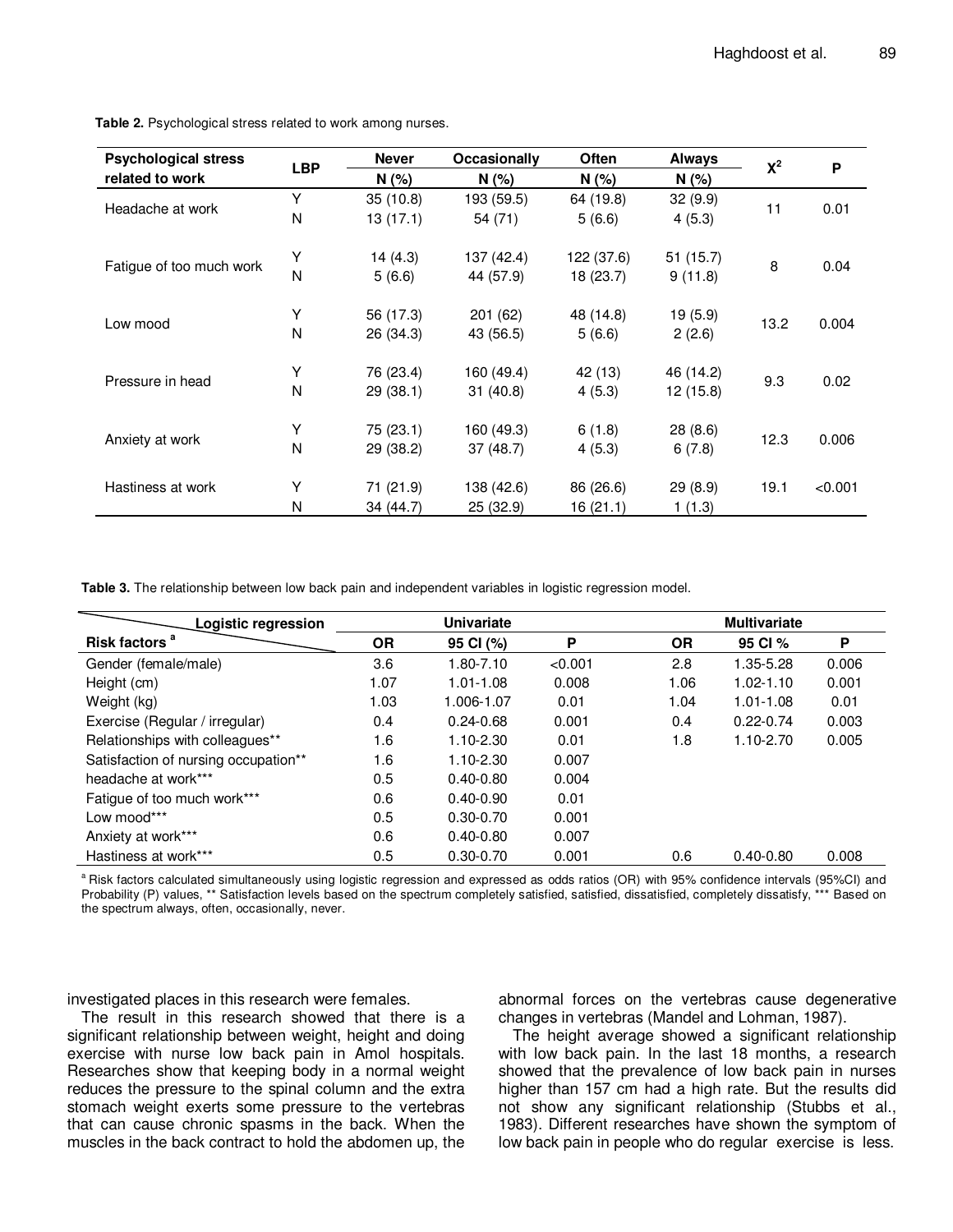Every day exercise strengthen the back muscles so that they can cope much better with the sudden forces so the serious low back pains are reduced against unnatural forces (Mandel and Lohman, 1987). Some other researches show that exercise is not effective in low back pains (Violante et al., 2004; Martinelli et al., 2004; Burdorf and Sorock, 1997). In some other done researches a significant relationship between height, weight and BMI has been observed (Stubbs et al., 1983). It was also specified that there was no significant relationship between pregnancy occasions, having children under 3, number of children and education with nurse low back pain in Amol hospitals. Yip showed no significant relationship between low back pain and pregnancy occasions either (Yip, 2001). Some researches, on the other hand, have confirmed the connection between low back pain, the number of pregnancy and the number of giving birth (Ostgaard et al., 1991; Worku, 2000). This differentiation might be because of taking care during pregnancy, different bodily physiological specification of pregnant women, different definition and causes of low back pain during pregnancy.

Most of the researches have not reported anything related to smoking. It was proved that there was no significant relationship between smoking and low back pain. Related to the role of smoking and low back pain, Leboeuf, after studying the 47 published articles related to low back pain and smoking came to the conclusion that smoking can be a slight hazard to low back pain but it cannot be considered as the cause of low back pain (Leboeuf, 1999). Yip research results did not show any significant relationship between low back pain and smoking either (Yip, 2001).

The results of the present research showed that there is a significant relationship between low back pain and psychological factors of occupation. The result of Hoogendoorn and Johnston research showed that there is a relationship between psychological factors of work place and low back pain (Hoogendoorn et al., 2001; Johnston et al., 2003). Some other researchers have also shown the relationship between low back pain and psychological factors (Corona et al., 2004, 2005; Violante et al., 2004; Squadroni and Barbini, 2003). Yip, on the other hand showed no relationship between low back pain and job psychiatric stress (Yip, (2004). Verbeek research showed no significant relationship between low back pain and psychological factors (Verbeek and Van der beek, 1999).

The difference between the result of this research and mine might be because the subjects of the above research were office personnel while the subjects in my research were hospital nurses. It should be mentioned that the amount and sort of psychological stress in nurses and university personnel differs; the apparatus used to measure the amount of stress in work place might have been different in different researches. Psychological demands at work forced the workers to work fast, to work hard, and to do excessive work in an insufficient amount

of time (Feng et al., 2007). The result of a research has shown no enough evidence to confirm the relationship between low back pain and twisting job so more research is needed (Charnley, 1999).

The result of the present research eventually showed that there is a significant relationship between psychiatric stress related to job, work place and the rate of suffering from low back pain. Yip also showed that there is a significant relationship between the feelings of enjoyment of the work, head ache, fatigue and low mood at work place with low back pain (Yip, 2001). Frymoyer showed that the patients who suffer from anxiety, neurosis, depression and psychosomatic disorder get low back pain more than the others (Frymoyer et al., 1983). Another study showed the relationship between mental factors and low back pain. By investigating among the nurses, he realized the ones who are filled with stress suffer low back pain more and have less tolerance against the pain so he concluded that the best predictor factor of low back pain has been the mental distress (Mannion et al., 1996). It has been proved in several researches that there is a relationship between agitation, depression and work place factors with low back pain (Dunn and Croft, 2004; Haggman et al., 2004).

In the whole, the findings of this research which was done on a considerable group of nurses working in different wards showed that low back pain is one of the most serious problems of these groups of employees and different factors can affect on it. The most important findings of this research were the relationship between low back pain with the stressful factors. This finding suggests that one of the strategies to control the start of low back pain and its return is done through controlling the psychic stresses in work place. Disability due to low back pain can be reduced by taking preventive actions such as adjustment or reformation of psychological place, work place and teaching stress reducing techniques. As nurses spend most of their lives under different conditions in work places so the kind of job activities can be the creative factors of stress and can have a serious effect both on their health and on the service they present. It must be considered that the prevention program for reducing the possibility of stressful events not only must be planned but also the nurse skills must be enhanced to be able to face such situations so that both the direct and indirect expenses for low back pain can be reduced.

## **REFERENCES**

- Bigos SJ, Battie MC, Spengler DM, Fisher LD, Fordyce WE, Hansson TH, Nachemson AL, Wortly MD (1991). A prospective study of work perceptions and psychological factors affecting the report of back injury. Spine, 16: 1-6.
- Burdorf A, Sorock G (1997). Positive and negative evidence of risk factors for back disorders. Scand. J. Work. Environ. Health, 23: 243- 56.
- Charnley E (1999). Occupational stress in the newly qualified staff nurse. Nurs. Stand., 13: 33-36.